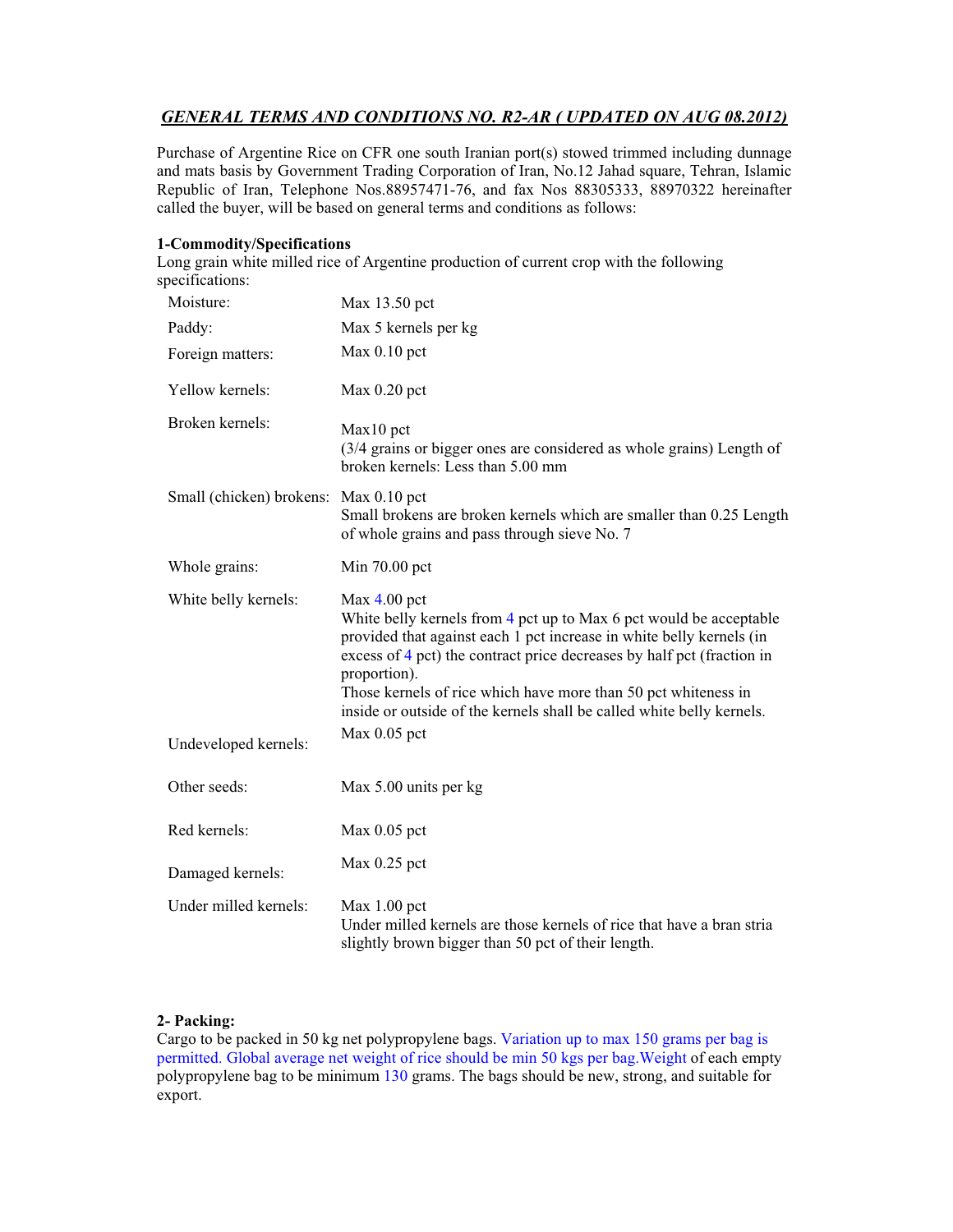### **3- Marking**

Bags to be marked on one side with the mark of the seller or shipper and the phrase ''Long Grain White Rice 10 pct brokens product of Argentina, crop year; and expiry date (which should be two years after packing date), on the other side with the buyer's logo, the letters ''G.T.C.'', the weight of 50 kgs and the name of the buyer in Persian language. **specimen**

**4- Origin:** Argentina

**5- loading ports:** Any Argentine ports.

#### **6- Vessel Specifications:**

Registration of vessel: Lloyds 100A1 or equivalent

Vessel(s) must be chartered wholly and exclusively for this cargo.

The vessel to be less than 20 years old (not applicable for Iranian flag vessels ) and must have necessary maritime or navigation documents/certificates valid during the voyage.

The vessel's equipment should be in good condition capable of effecting loading, delivery and discharging operations.

Vessel's hatches should be watertight.

### **Note:**

At least 5 days prior to loading the buyer should be notified of the Name and specifications of the vessel.

### **7- Shipping / Discharging Terms:**

The Seller/Carrier shall advise the buyer of vessel's ETA 10 days, 5 days and 48 hours prior to arrival at discharge port.

The whole cargo should be loaded in main holds

No material is to be loaded in hatch coamings

Transshipment not allowed.

The Buyer has the option to lighten the vessel(s) at anchorage due to draft restrictions of the declared discharge port(s).

Written notice of readiness (N.O.R.) at discharge port should be given in ordinary office hours on a working day (Saturday to Wednesday:07:30 to 14:00 hours and Thursday: 07:30 to 13:00 hours ), always whether in port or not/ whether in free pratique or not/ whether custom cleared or not/whether in berth or not. If N.O.R. is received before noon (12:00 hours included), then lay time is to commence at 17:00 hours of the same day. If N.O.R. is received afternoon, then lay time is to commerce at 08.00 hours of the following working day provided that the vessel is properly ready for discharging.

**Discharging rate**: 2.000 metric tons per weather working day.

Discharging to be carried out on the basis of minimum 4 (four) workable hatches / hooks. If any technical problem on the hatches / holds / cranes occurs, lay time should count pro rata, until the problem is solved. A hatch that is capable of being worked by two gangs simultaneously shall be counted as two hatches.

 Lay days to be calculated on gross weight basis per weather working day of 24 consecutive hours. Thursday afternoon, Friday and official holidays are excluded, even if used.

Thursday afternoon and Friday are defined to start at 12:00 hours on Thursday and to finish at 08:00 hours Saturday.

Official holidays start at 17:00 hours of the day before holiday and finish at 08:00 hours of the day after holiday.

In case the buyer is not in possession of the bill(s) of lading upon arrival of the vessel at destination for any reason including the seller's failure in timely presentation of the shipping documents, the seller agrees that the buyer shall take delivery of the entire cargo against submission of a suitable letter of indemnity (LOI) by the buyer , based on owner's P&I club wording, absolving owners from any responsibility for delivery of the cargo without presentation of bill(s) of lading. Text of the said LOI must be presented to the buyer 10 days prior to vessel's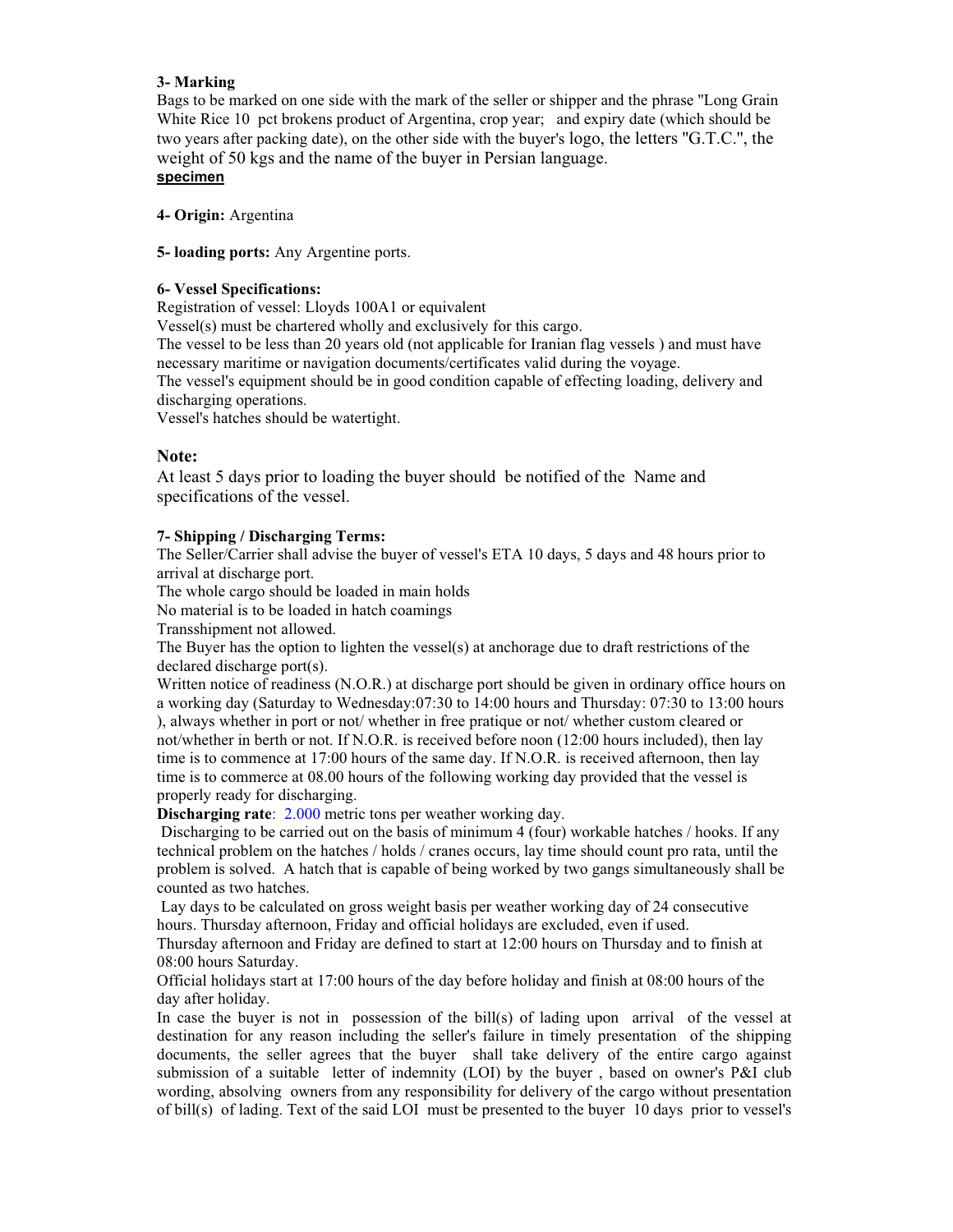arrival at destination and the buyer ensures to submit the completed, signed and stamped text 5 days after the receipt. The charter party(ies) of relevant vessel(s) must have a proper clause incorporated to this effect.

### **8- Demurrage / Despatch:**

Cargo tonnage (net) Demurrage Up to 14250 metric ton Euro 10000 14250 – 19000 metric ton Euro 12500 19000 –metric ton and more Euro 15000

Fraction of a day to be calculated on pro rata basis.

**Despatch rate:** Half demurrage on working time saved basis.

Demurrage/dispatch at discharging port to be settled between the seller and the buyer directly within 30 days after completion of discharging.

#### **9-Inspection:**

Inspection of quality and quantity and packing condition of the goods to be carried out at loading point and at loading time and the relevant certificate(s) including Test Report (T.R.) is to be issued by an inspection company nominated by the buyer . Furthermore, the buyer shall have the right to send its representative(s) to the loading port(s) to survey the quality and quantity of the goods and to counter-sign the inspection certificate(s). In this case the seller must provide facilities for the said representative(s) to visit and inspect all phases i.e. production, storage, transportation, and loading. In case the advising bank is not in receipt of the specimen signature of the representative(s) in time, the signature(s) to be verified by embassy of the Islamic Republic of Iran in Argentina.

Inspection fees are to be paid by the seller.

### **10-Fumigation:**

 Holds of vessel should be fumigated before loading and also after completion of loading. Fumigation charges and time lost are on seller's account. The above time consists of fumigation operation plus exposure time.

Using Aluminum Phosphide as fumigant is preferable.

### **11- Performance Guarantee:**

Seller will have to submit within seven working days after conclusion of the purchase contract an unconditional performance bond guarantee (P.B.G.) equal to five pct of total value of the contract, to be issued by an Iranian commercial bank The said P.B.G to remain valid until three months after completion of shipment (to be advised to issuing bank by the buyer) and be extensible for an additional period of three months, if required by the buyer.

### **12- Payment:**

After receipt of the U.P.B.G., **"G.T.C."** will open an unconfirmed, irrevocable, nontransferable L/C, in EUROS, in seller's favour to cover the value of the contract, payable against presentation of the following shipping documents:

- 1. Commercial invoice (mentioning also the freight rate ) issued by the seller and the original to be certified or legalized or visaed by chamber of commerce in beneficiary's country /country of origin /country of loading.
- 2. Certificate of origin issued by chamber of commerce in beneficiary's country / country of origin /country of loading
- 3. Certificate of inspection (C.O.I.) of quality , quantity and packing condition issued under inspection provisions of this text The original should be legalized or certified or visaed by chamber of commerce in country of origin or chamber of commerce in beneficiary's country.

4 - 1) Test report (T.R) should be issued by the inspection company at the seller's account, the said certificate is to be enclosed with certificate of inspection (C.O.I.). 4 - 2) In case the buyer nominates any representative, certificate of inspection should be countersigned by one of the representatives.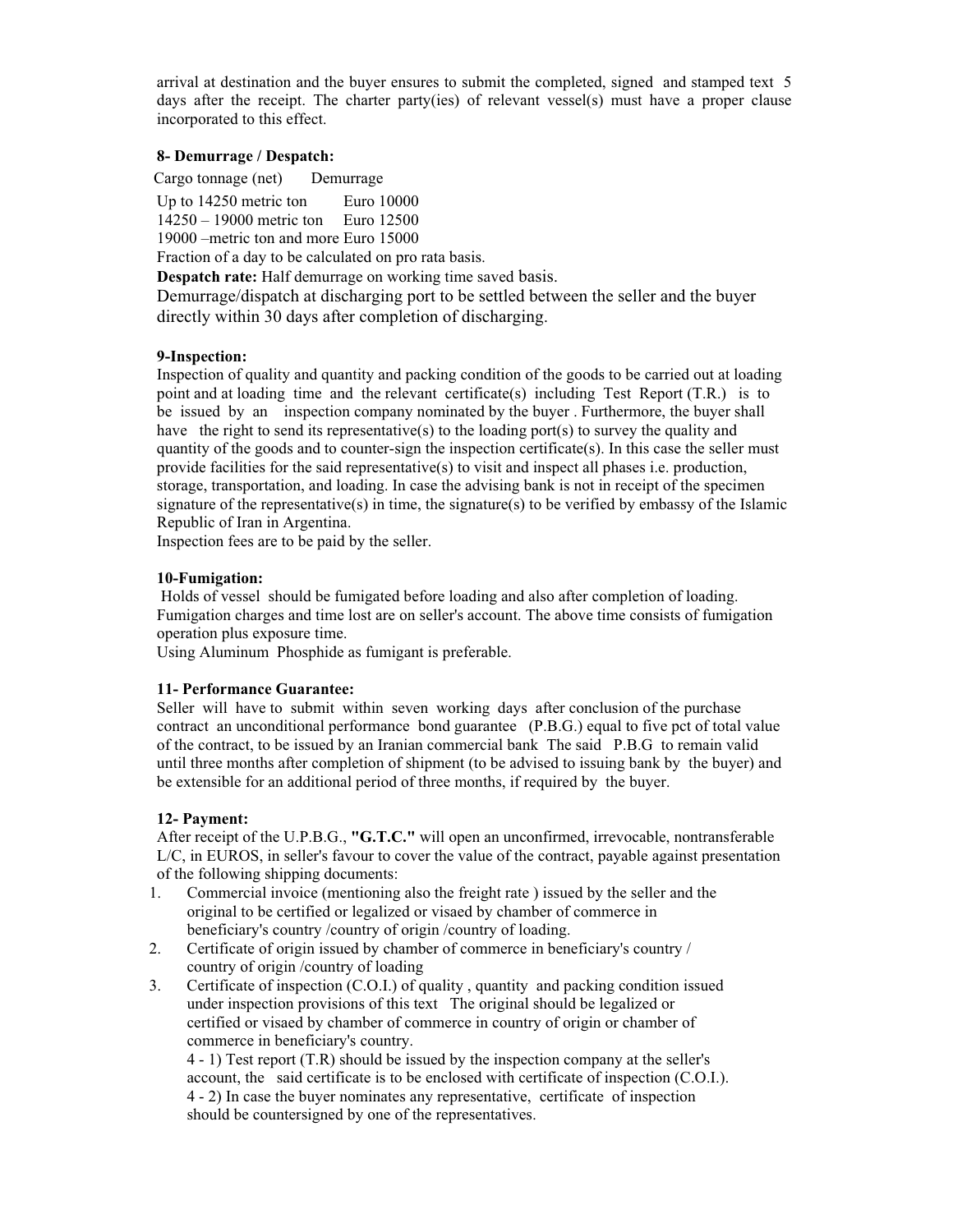4 - 3) In case an Iranian inspection company is nominated, legalization or certification of the inspection certificate(s) by the chamber of commerce will not be required.

- 5. Full set of clean on board bill(s) of lading marked "Freight Prepaid". The said B(s)/L should be signed by master of the vessel or his authorized representative in Argentina.
- 6. Phytosanitary certificate evidencing that the rice is substantially free from trogoderma granarium and other injurious pests and diseases obtained from an official governmental authority in Argentina.
- 7. health certificate, issued by competent official authority in argentina certifying that:

the rice is fit for human consumption. aflatoxin (b1) is not exceeding 5 ppb aflatoxins (total including b1)are not exceeding 30 ppb ochratoxin (a) is not exceeding 5 ppb deoxynivalenol is not exceeding 1000 ppb zearalenone is not exceeding 200 ppb cadmium is not exceeding 0.06 ppm lead is not exdeeding 0.150 ppm arsenic is not exceeding 0.150 ppm iprodione carbendazim is not exceeding 1 mg/kg diazinon is not exceeding 0.2 mg/kg fipronil is not exceeding 0.01 mg/kg edifenphos is not exceeding 0.1 mg/kg oxadiazon is not exceeding 0.02 mg/kg benomyl is not exceeding 2 mg/kg propicanazole is not exceeding 0.05 mg/kg fenethion is not exceeding 0.05 mg/kg carbaryl is not exceeding 1 mg/kg cartap is not exceeding 0.1 mg/kg maximum permissible limit of bacillus cereous count is  $1x103$  cfn/g maximum permissible limit of mold count is  $1x104 \text{ cfn/g}$ toxic remains of pesticides should not exceed codex international limits original is to be certified or legalized or visaed by embassy or consulate of the Islamic republic of Iran. The seller should inform the buyer the name of the authority that will issue the Health Certificate within a few days after the conclusion of contract for verification and to be inserted in the L/C.

- 8. Certificate of analysis and non GMO, certifying that the rice is
	- GMO free
	- free from infestation

- free from phenolic compound and pesticide residue

The certificate should be issued by an official governmental authority and to be certified or legalized or visaed by chamber of commerce in the country of origin/ beneficiary's country.

- Certificate of fumigation, certifying that the goods have been fumigated by
- 9. recirculation system after completion of loading, is to be issued by the inspection company or its authorized agent in Argentina.
- 10. Photo copy of an international air courier indicating that the non- negotiable copies of the shipping documents have been received by them for prompt delivery to the buyer.
- 11. Packing list.